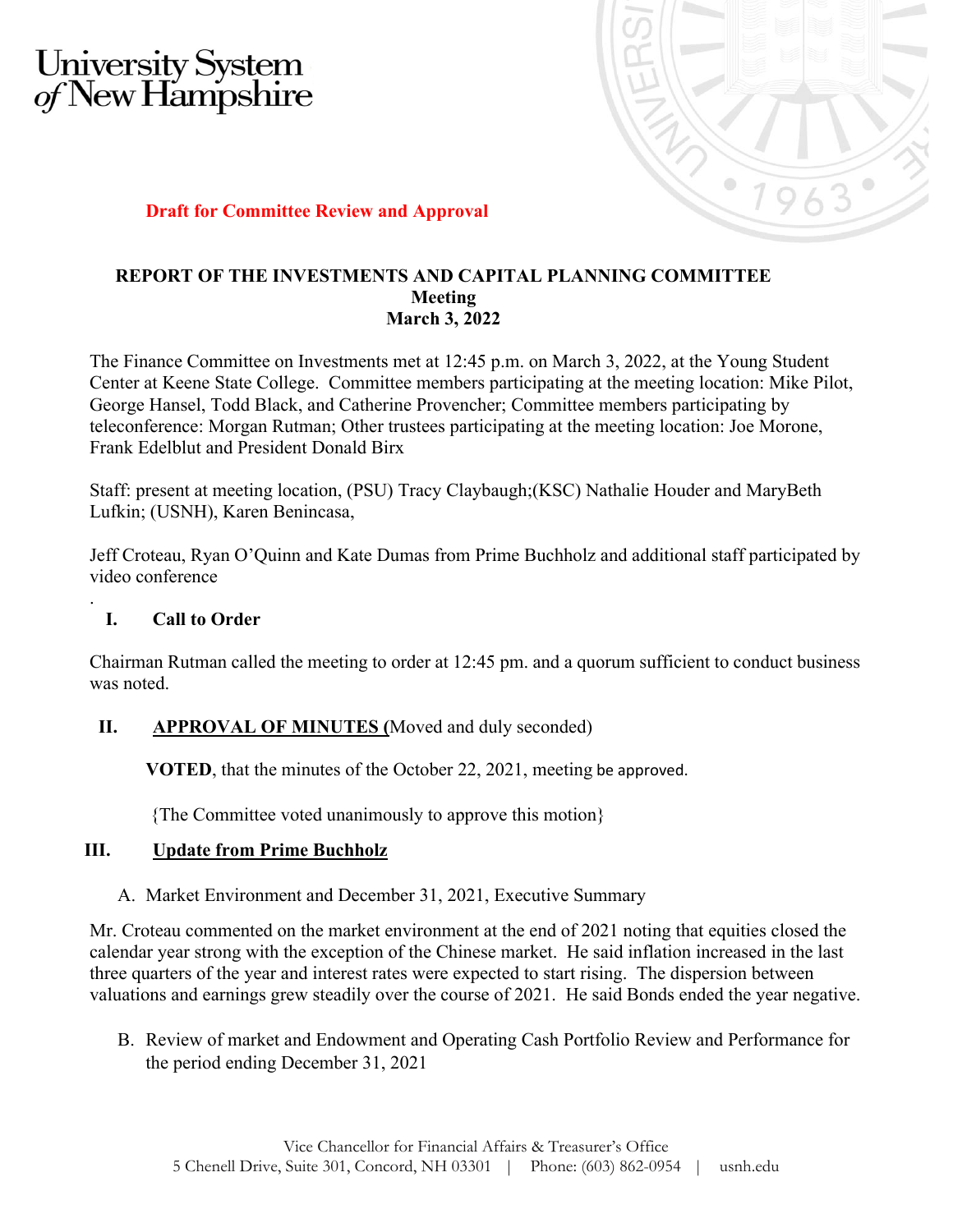Mr. Croteau shared portfolio performance results as of December 31, 2021. The market value of the portfolio was \$642 million which is net of the transfer of \$50 million from the endowment to the shortterm operating pool. He noted that the portfolio had a return of 4.6% for the quarter and 17% for the calendar year 2021. He said that the return of 17% put USNH in the top quartile of returns when compared with peers. He reviewed performance of the public equity holdings which make up 45% of the USNH portfolio.

Mr. O'Quinn discussed performance of the Flexible Capital holdings which make up 23.6% of the portfolio. He said return for the calendar year ending December 31, 2021, was 4.5%, a bit less than the benchmark because of the defensive positions held by USNH's managers. He pointed out two new managers, Matrix Capital Management Fund and Engle Capital Partners Offshore, and noted that the Adamas investment will be liquidated by year end.

Mr. O'Quinn reviewed the short-term operating portfolio which at the end of December totaled \$226 million. He said performance for the calendar year was a negative -.4 %. The Committee discussed the holdings in the Short-term portfolio and Chairman Rutman pointed out that the duration is a year or less and the expectation is that in future years the return will be positive.

- **C.** January 2022 update
- **D.** Mr. Croteau reported on market results for January noting that the S&P index was down 5.2% and that most asset classes declined. He said the USNH portfolio performance for the month was a negative 3.4% but that might improve when the private equity funds are updated for December as the statements current reflect a 1 quarter lag in performance for private equity. Mr. Croteau said that the transfer of the \$50 million from endowment to short-term pool ended up being a prudent decision based on equity performance and the current financial market volatility. He said private equity has been a strong contributor and USNH is close to its current target in that sector but will continue to make commitments as funds are returned. The market value of the endowment portfolio was \$621 million and \$312 million for the short-term operating portfolio. Mr. Croteau also noted how Prime Buchholz, now serving as OCIO, is able to quickly take advantage of market opportunities. Recent Actions Taken and Asset Allocation

Mr. O'Quinn discussed actions taken by Prime Buchholz on behalf of USNH and reported that \$50 million was withdrawn from the endowment portfolio and transferred into the short-term operating pool. He described the funds that were liquidated to achieve the withdrawal and said a new short term investment fund, Fidelity Inflation Protected Bond Index was funded with a portion of the liquidation. Liquidations from Sanderson International Value and Adage Capital Partners were reported and a new manager, MFS Instl International Equity added.

Mr. Croteau reviewed the current asset allocation and said Prime Buchholz continuously looks for prudent risk opportunities to increase return. He said the Committee may want to consider increasing the target in Private Equity over a 3–6-year period from 15% to 20% and reducing the allocation to Flexible Capital by 5%. He said the risks in increasing the allocation are volatility and liquidity.

In response to a question, Mr. Croteau said the exposure to Russian stocks is minimal in the USNH portfolio with a very small exposure through the investment with Wellington.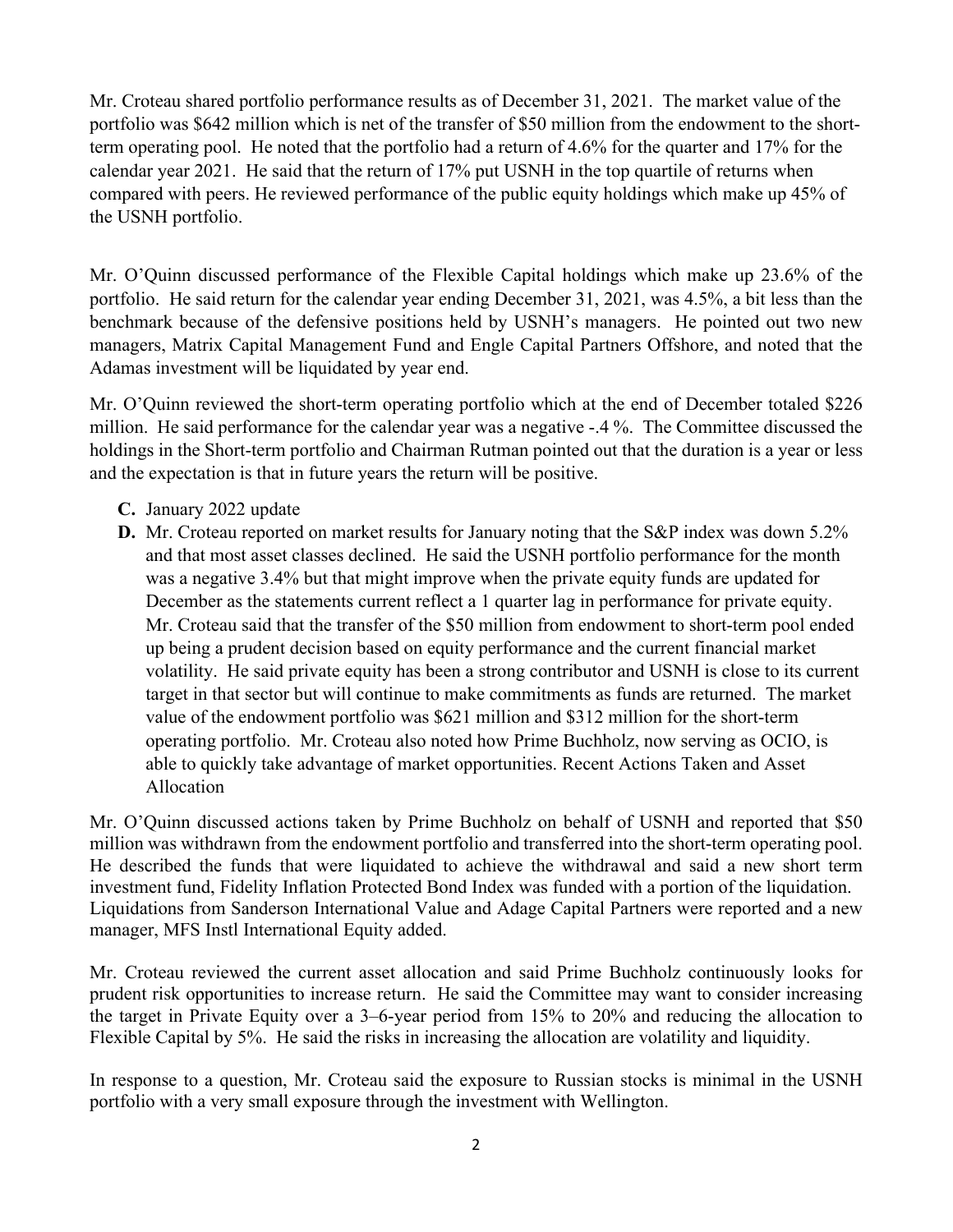Because of the extensive agenda, the Committee opted to defer a review of Private Capital until the next Committee meeting.

Committee members expressed their appreciation for the excellent work and responsiveness of Prime Buchholz and particularly during these tumultuous times, the between meeting updates are very much appreciated.

## **IV. REVIEW CASH FLOW PROJECTIONS**

Vice Chancellor Provencher reviewed high level projected cash flow for FY22 noting significant improvement projected based on newly anticipated COVID-related cost recoveries, improved operations, and the inflow of the \$50 million from prior Board action (transfer from the endowment fund). The projected ending cash balance for June 30, 2022, is estimated to be \$252 million.

Ms. Benincasa explained a timing issue with the \$18M in HEERF III Institutional recoveries which were unbudgeted but collected in FY22. She said the budgeted return for the short-term investment income for FY22 was reduced to zero in projections and the budget parameter for FY23 is 1% which was deemed appropriate by the committee.

## **V. CAPITAL ITEMS**

## A. Review proposed process for systemwide capital investment prioritization

Vice Chancellor Provencher said that at the October meeting, the Committee requested that she work with her team and the campus CFOs to develop a more formalized process, including criteria for prioritization, that the Board could use for evaluating capital project proposals.

Vice Chancellor Provencher reviewed the work that had been done and the guidance given to campuses to develop proposals for the Board. She reviewed the templates that were developed and explained the assumptions for cost of capital both internal and debt funded. She reviewed the timeline for the work indicating that today's meeting will establish the initial process for evaluation and criteria for prioritization. At the FAC meeting later in the day, campuses are expected to share their current thinking on potential strategic investments. At tomorrow's BOT meeting, Dumont and Janks, and Sightlines will discuss and/or present reports on facility planning and review facilities benchmarking. The difference between the two consultants in terms of the information they provide was clarified, with Sightlines being a firm that benchmarks the condition of USNH's buildings against peers and Dumont and Janks providing information on space utilization and will assist in planning for the future consistent systemwide master planning process. It was noted that the information provided by Sightlines does not include the cost to modernize buildings, only to correct deficiencies and that their report is just one input in the capital planning process.

The Committee discussed the process by which the Board of Trustees will be asked to evaluate proposals from the campuses. Compliments on the development of the templates and proposed structure and discipline were made, with an acknowledgement that IRR is only one variable. Not all projects will have a return on investment but will be considered based on mission and other factors important to USNH. It was noted that the list of systemwide strategic investment proposals will be larger than the available funds so having a consistent approach to evaluating all projects is important. After review of all projects, where deemed appropriate, USNH will seek support and partnership from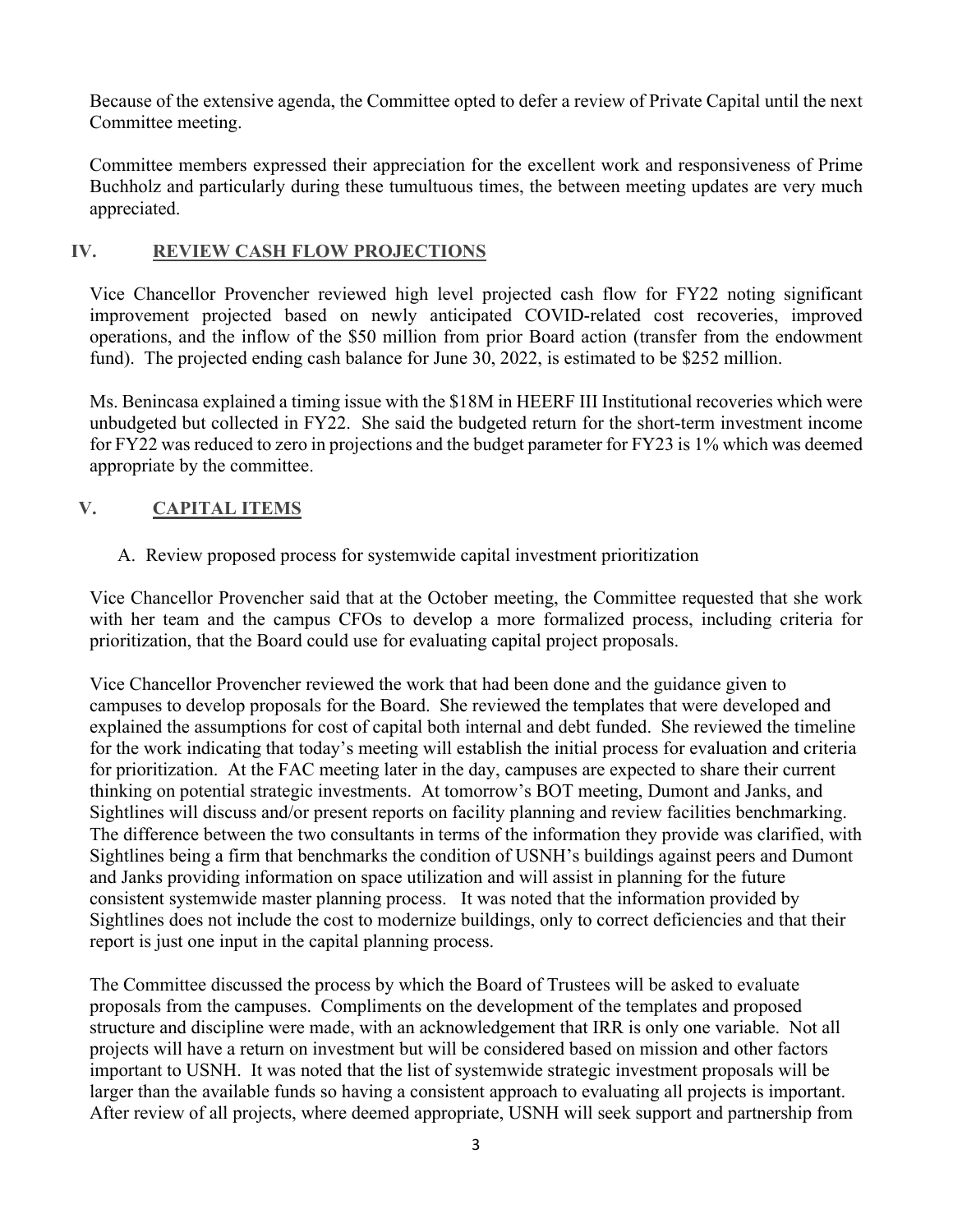the State, and it was noted that the State may not be as willing to fund projects that are deferred maintenance. Other points made included:

- The need to have campuses develop business cases and recommend their plans with the Administrative Board presenting a slate of investments to the Board for the system
- The desirability of a long-term plan with outcomes that meet both the needs of the system and the State's needs
- Plans should be mission focused, based on student need, and result in new revenue or head off future market revenue losses anticipated
- The need for independent third parties, as appropriate, to advise the Board on certain significant investments such as a new residence facility investments
- Life Safety should continue to be prioritized and the Board notified if support for life safety investments are needed
- Creative funding and community partnerships need to be considered
- B. Approve capital project for renovations to KSC Redfern Arts Gallery

**VOTED**, on recommendation of the Keene State College President, that the Board of Trustee Investments and Capital Planning Committee, approve a \$3.5 million project budget for Redfern Arts Center renovations, as proposed in the materials distributed, AND FURTHER, that the source of funds for the project be \$3.5 million from Keene State College unrestricted funds.

{The Committee voted unanimously in favor of this motion}

Vice President Houder provided background on the Redfern Art Center describing how it is used and its importance to the campus and community. She said the funding for the Deferred Maintenance/Life Safety improvements was included in the approved FY22 Capital Budget but because the project is over the \$2 million authority of the President, it needs Committee approval. She described the components of the project noting that the State Fire Marshall has identified life safety concerns and that Sightlines has identified the building as one of the highest need facilities for renovation. She reviewed the timeline indicating that if approved today the project would be able to start and take advantage of the summer months and be completed in August of 2023.

Chairman Rutman said, as a general policy, that life safety issues should continue to be a priority. Vice President Houder said the project, including the life safety component, was originally part of a larger renovation project that was delayed and that is why this smaller project is being brought forward so that the more critical project work can at least get started.

**VI.** Review and approve State Capital Appropriation Request for FY24-29.

**VOTED,** on recommendation of the Administrative Board that the following motion be approved by the Investments and Capital Planning Committee

**MOVED**, on recommendation of the Investments and Capital Planning